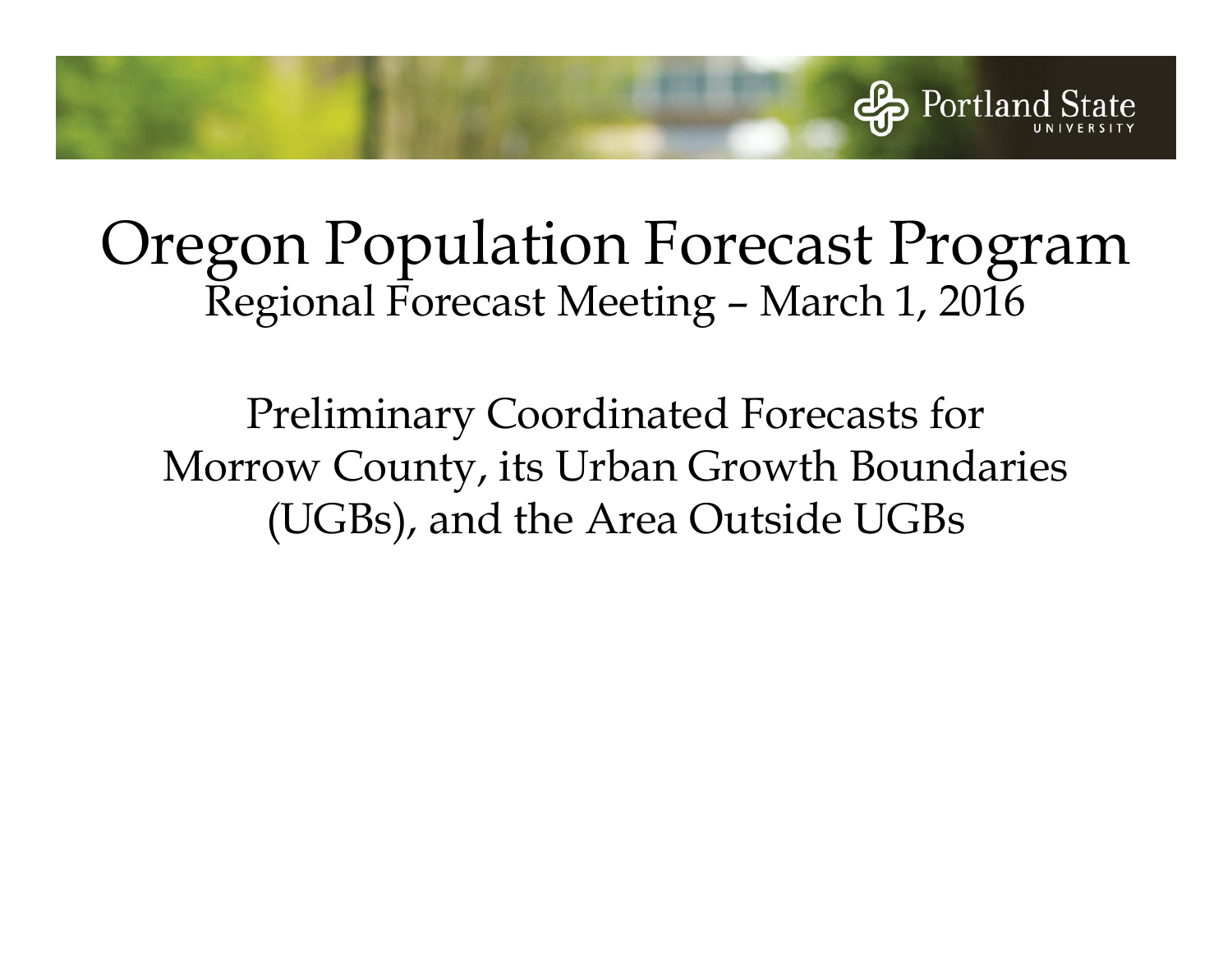

**Xiaomin Ruan,**  *Population Forecast Program Coordinator*

**Risa S. Proehl,** *Population Estimates/Forecast Programs Manager*

**Kevin Rancik,** *GIS and Research Analyst*

> **Janai Kessi,**  *Research Analyst*

**David Tetrick,** *Graduate Research Assistant*

Portland State

**Julia Michel,** *Graduate Research Assistant*

**Deborah Loftus,** *Administrative Assistant*

**Jason R. Jurjevich,**  *Assistant DirectorPopulation Research Center*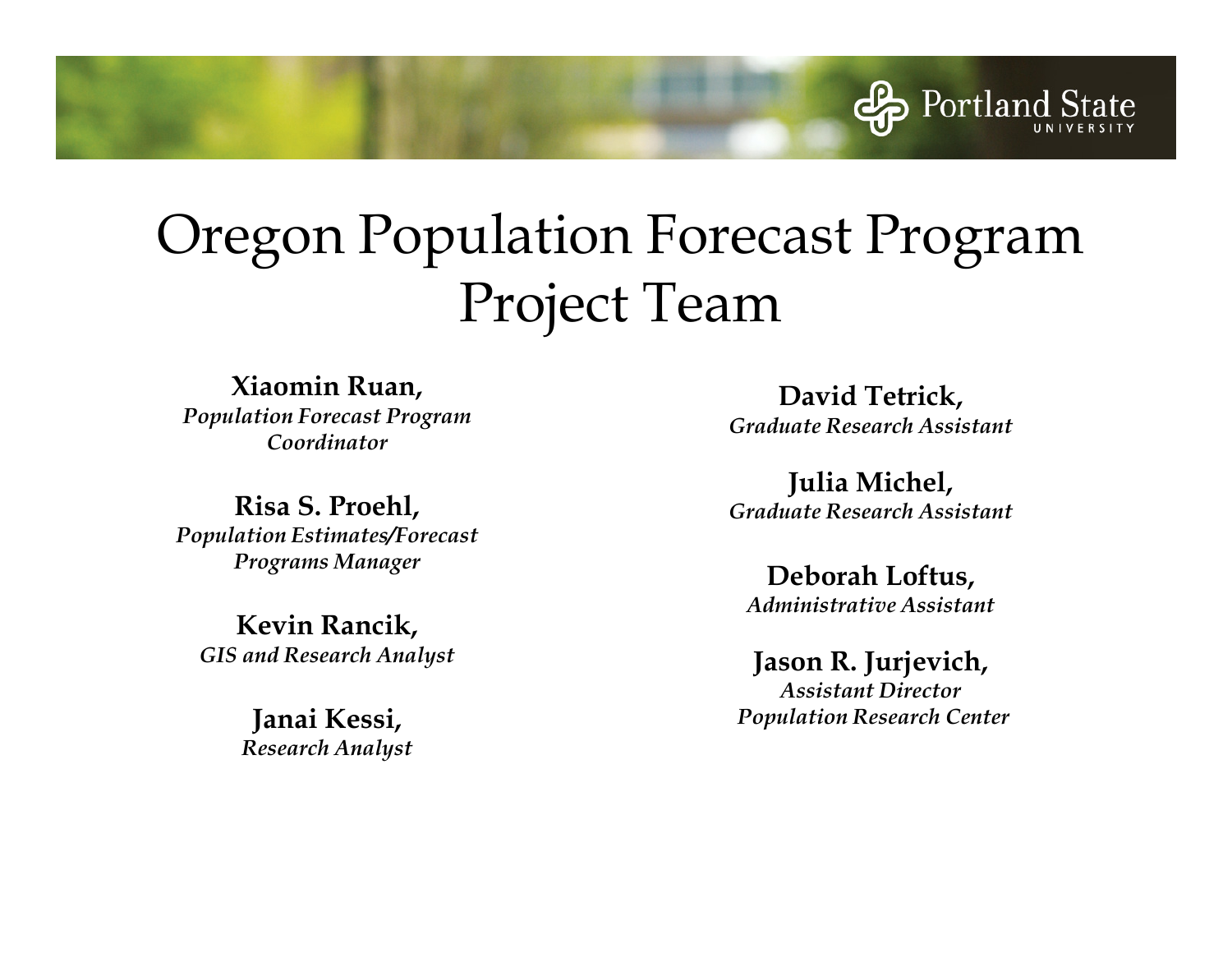

# Agenda

- • Present and discuss preliminary forecast results
	- • Proposed Forecasts by March 31st, 2016; Posted on Oregon Population Forecast Program (OPFP) website: http://www.pdx.edu/prc/opfp
- • Explain our assumptions for future change
- •Obtain your feedback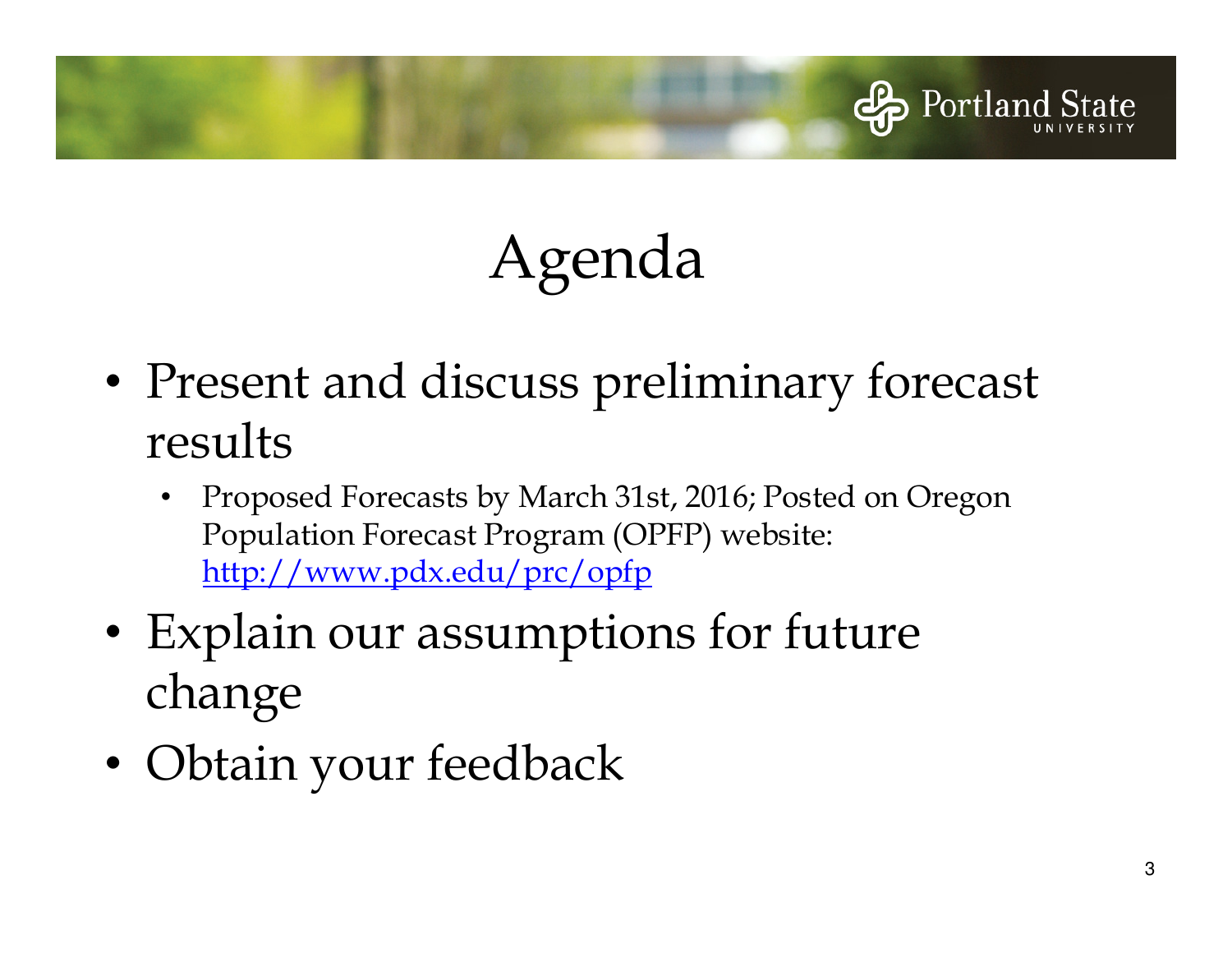

- 1. In general, as the economy continues to strengthen we assume an increase in net inmigration and a corresponding growth in housing construction.
	- a) Net in-migration will accelerate in the near-term, peak, and then decline slightly over time.
- 2. We incorporate national trends into our assumptions for fertility and mortality rates.
	- a) As a result of aging Baby Boomers, deaths increase and peak in 2045, and then stabilizes.
	- b) Total fertility rates decline throughout the entire forecast period but births stable or increase slightly.
	- c) As a result natural increase will decline.
- 3. Population increases will be at modest rates and will become more dependent on net in-migration.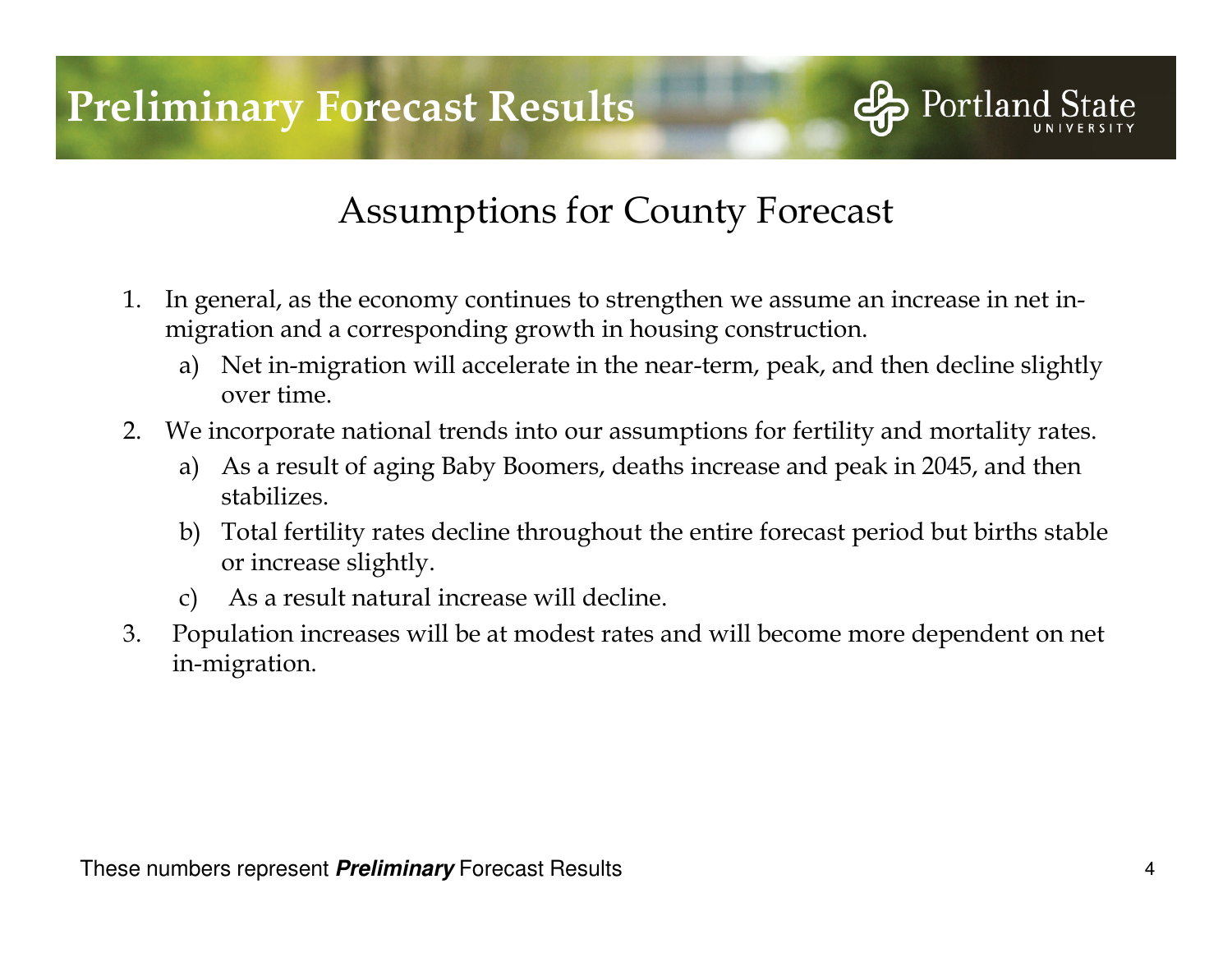### **Preliminary Forecast Results**



These numbers represent **Preliminary** Forecast Results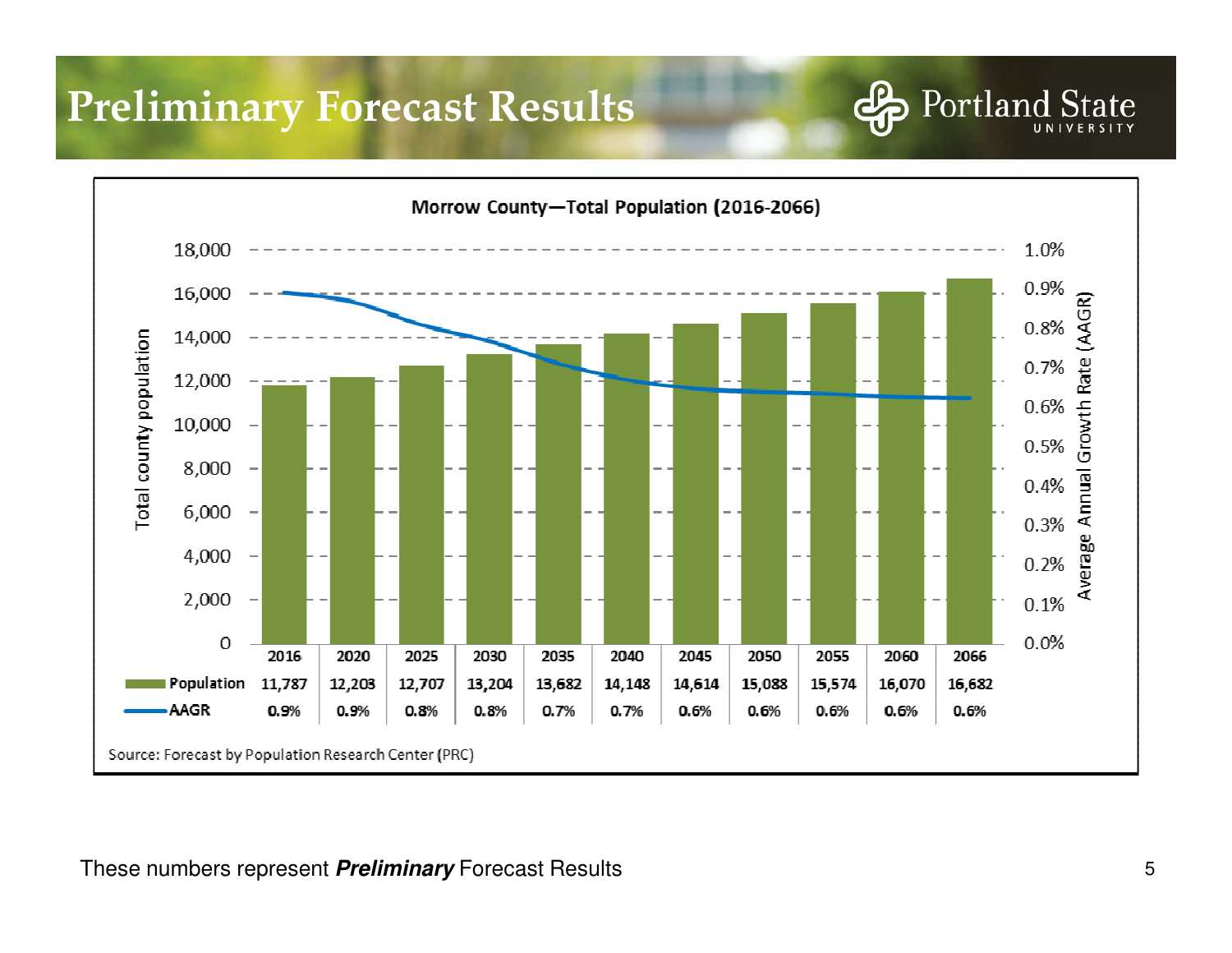### **Preliminary Forecast Results**

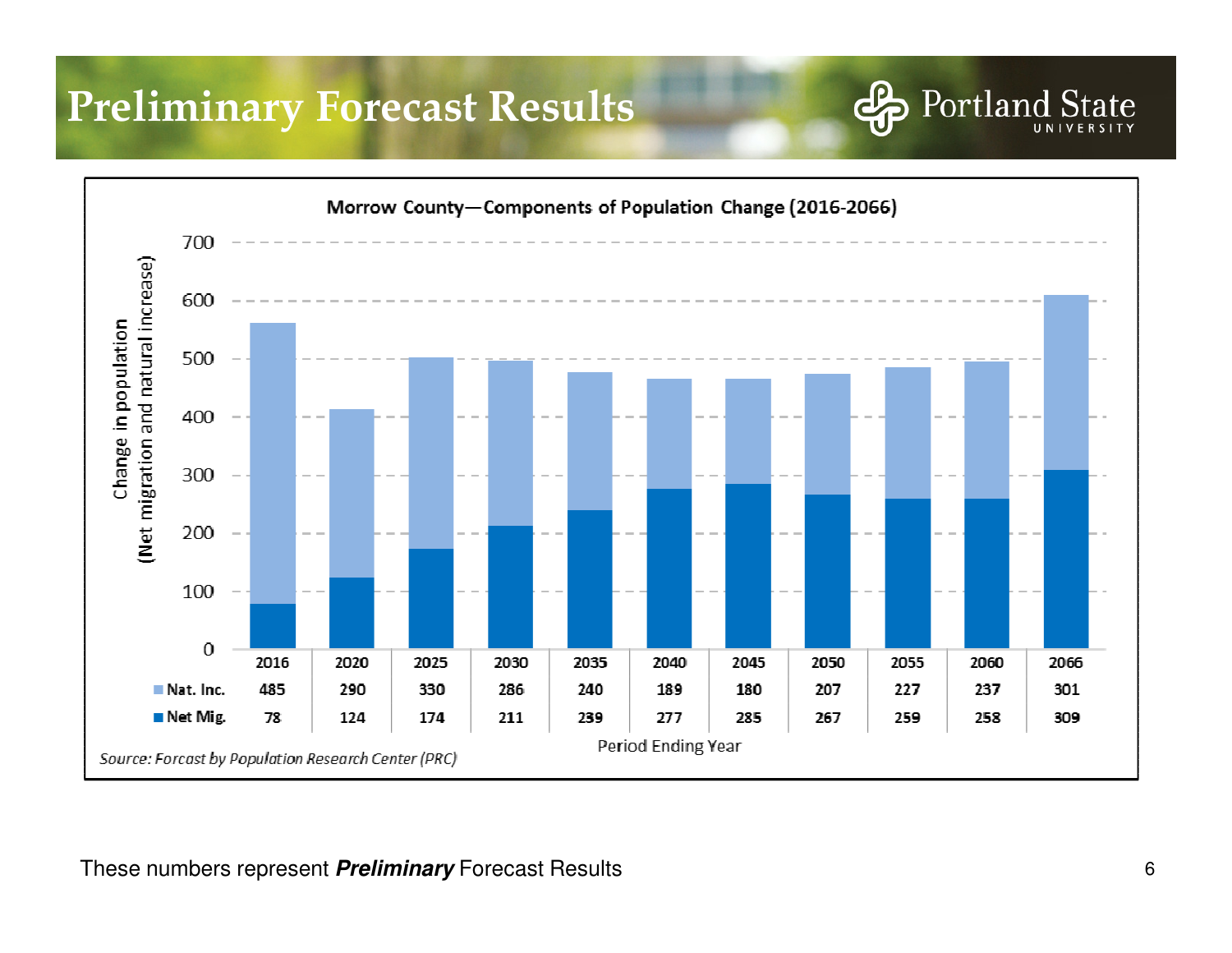

Sources: Oregon Health Authority, Center for Health Statistics. Calculations and Forecast by Population Research Center (PRC). Note: The years signify the end of the period for which average annual numbers were calculated. The average annual numbers for "2010" were calculated for the 2000-2010 period, with the remaining years calculated for their preceding five-year periods.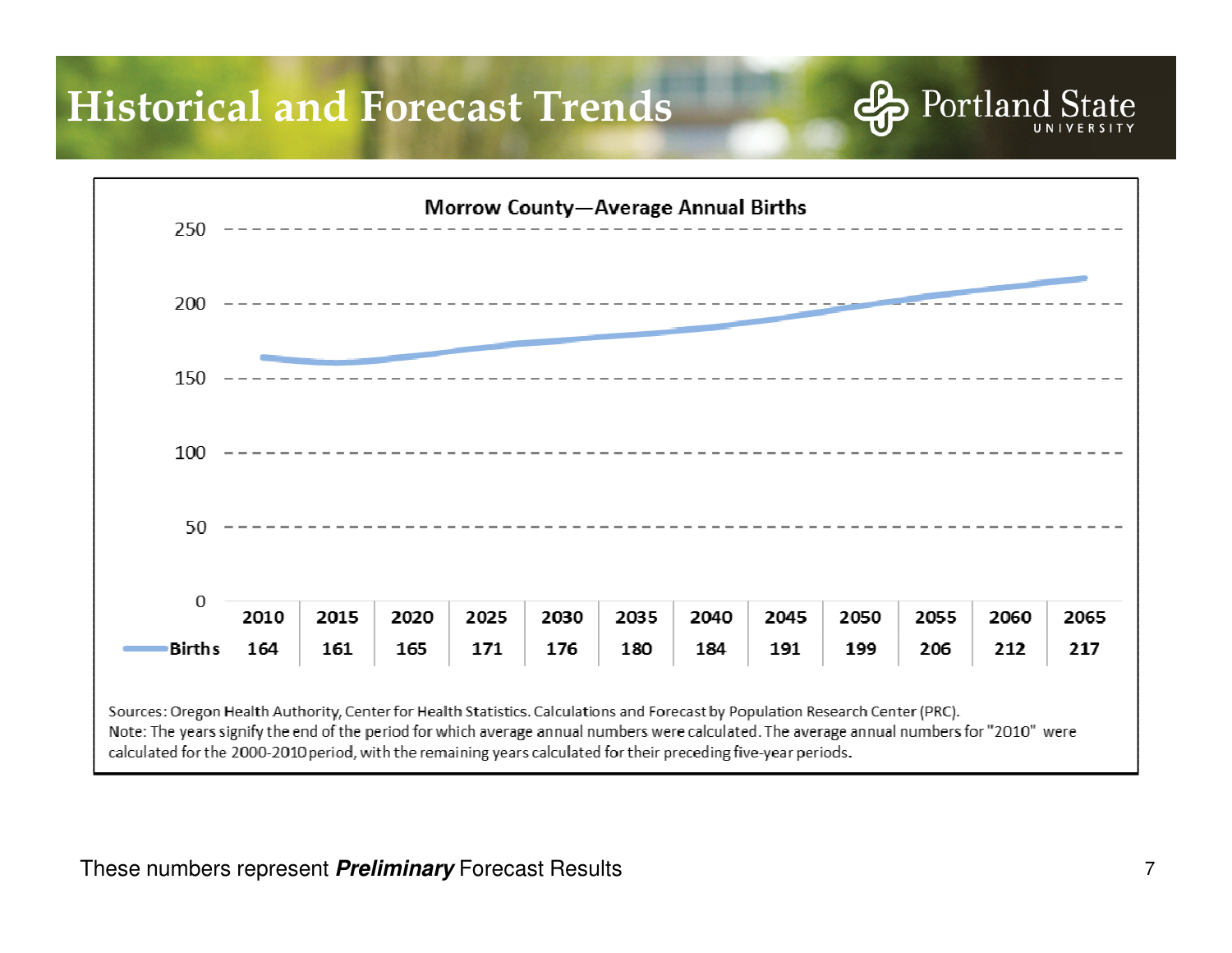

Sources: Oregon Health Authority, Center for Health Statistics. Calculations and Forecast by Population Research Center (PRC). Note: The years signify the end of the period for which average annual numbers were calculated. The average annual numbers for "2010" were calculated for the 2000-2010 period, with the remaining years calculated for their preceding five-year periods.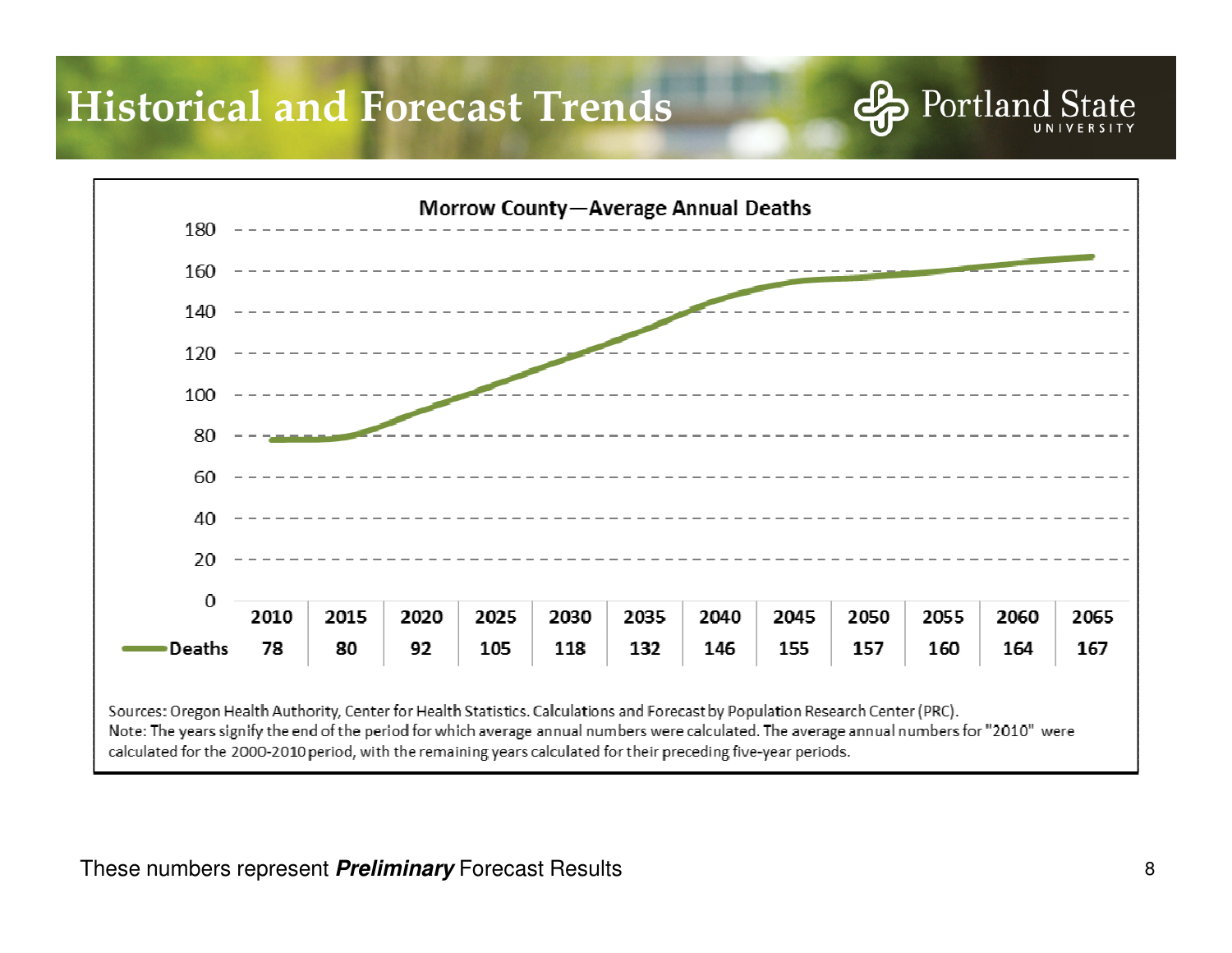

Note: The years signify the end of the period for which average annual numbers were calculated. The average annual numbers for "2010" were calculated for the 2000-2010 period, with the remaining years calculated for their preceding five-year periods.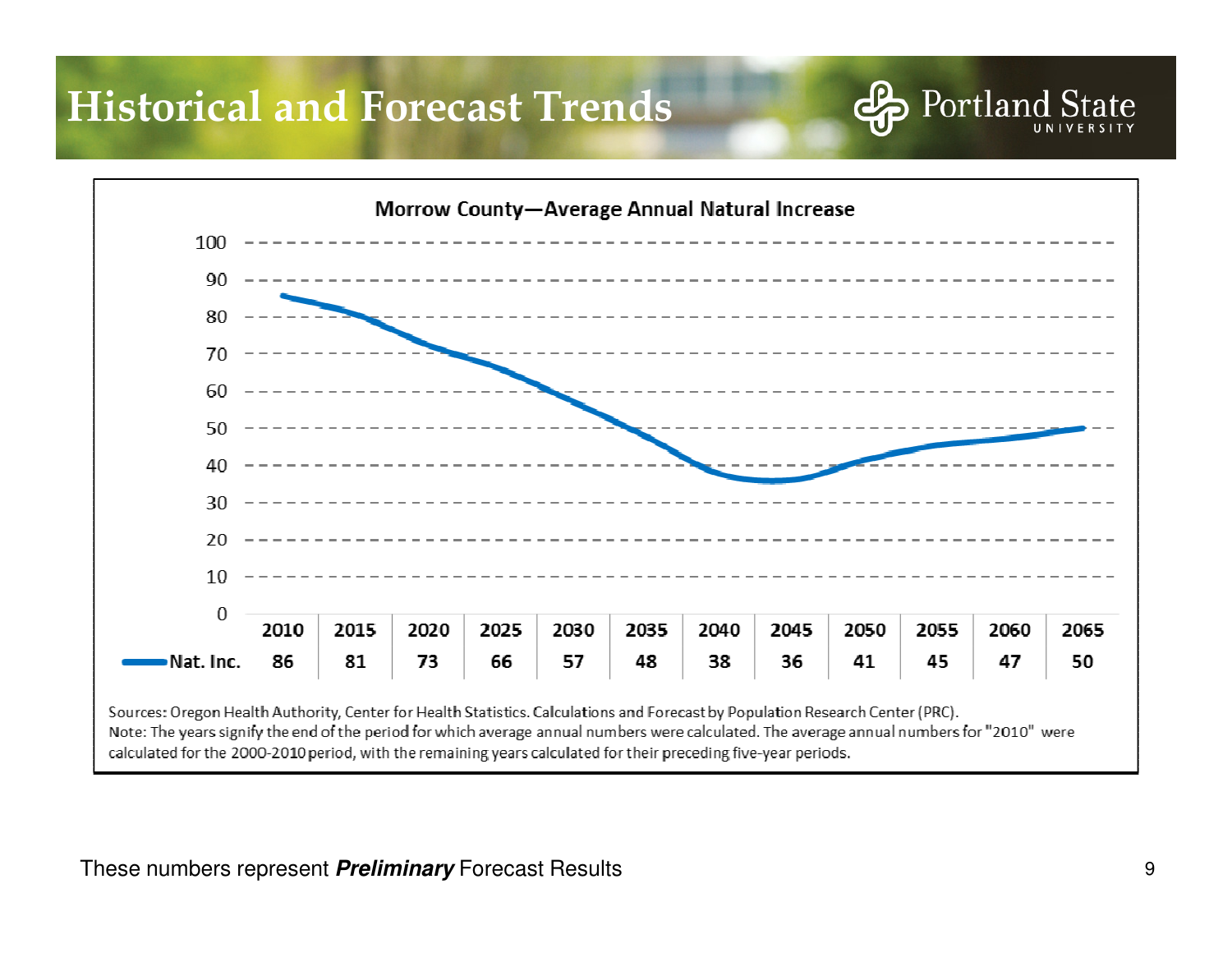#### **Total Fertility Rate (TFR)<sup>2000</sup> <sup>2010</sup> <sup>2015</sup> <sup>2035</sup> <sup>2065</sup>Morrow County** 2.22 2.66 2.46 2.43 2.39**Oregon**n 1.98 1.80 1.83 1.78 1.73

*Sources: U.S. Census Bureau, 2000 and 2010 Censuses. Oregon Health Authority, Center for Health Statistics. Calculations and Forecast by Population Research Center (PRC).*

These numbers represent **Preliminary** Forecast Results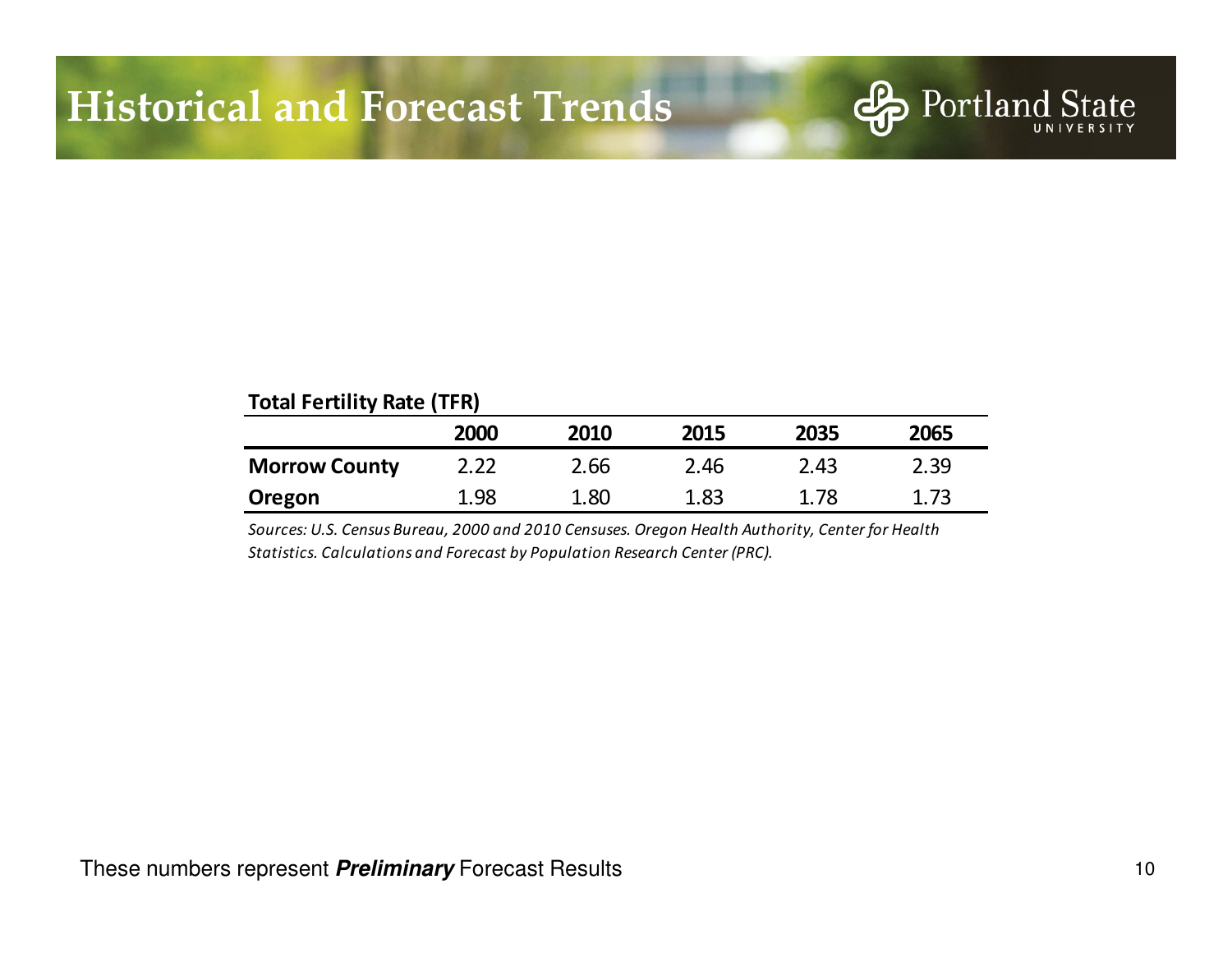

|                      | <b>2000</b> | 2010 | 2060 |
|----------------------|-------------|------|------|
| <b>Morrow County</b> | 78.2        | 79.3 | 87.0 |
| Oregon               | 77.9        | 79.6 | 86.9 |

*Source: U.S. Census Bureau.*

These numbers represent **Preliminary** Forecast Results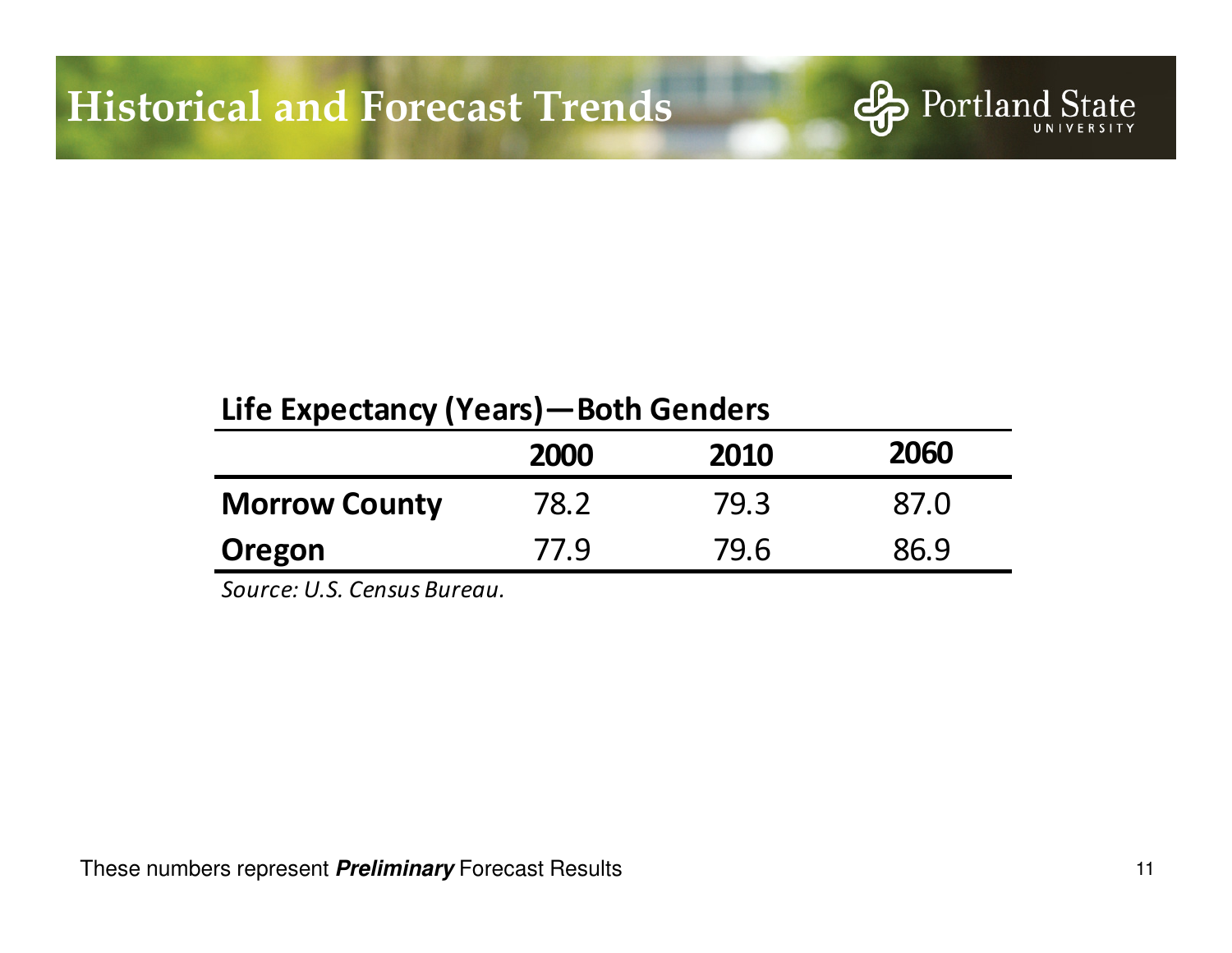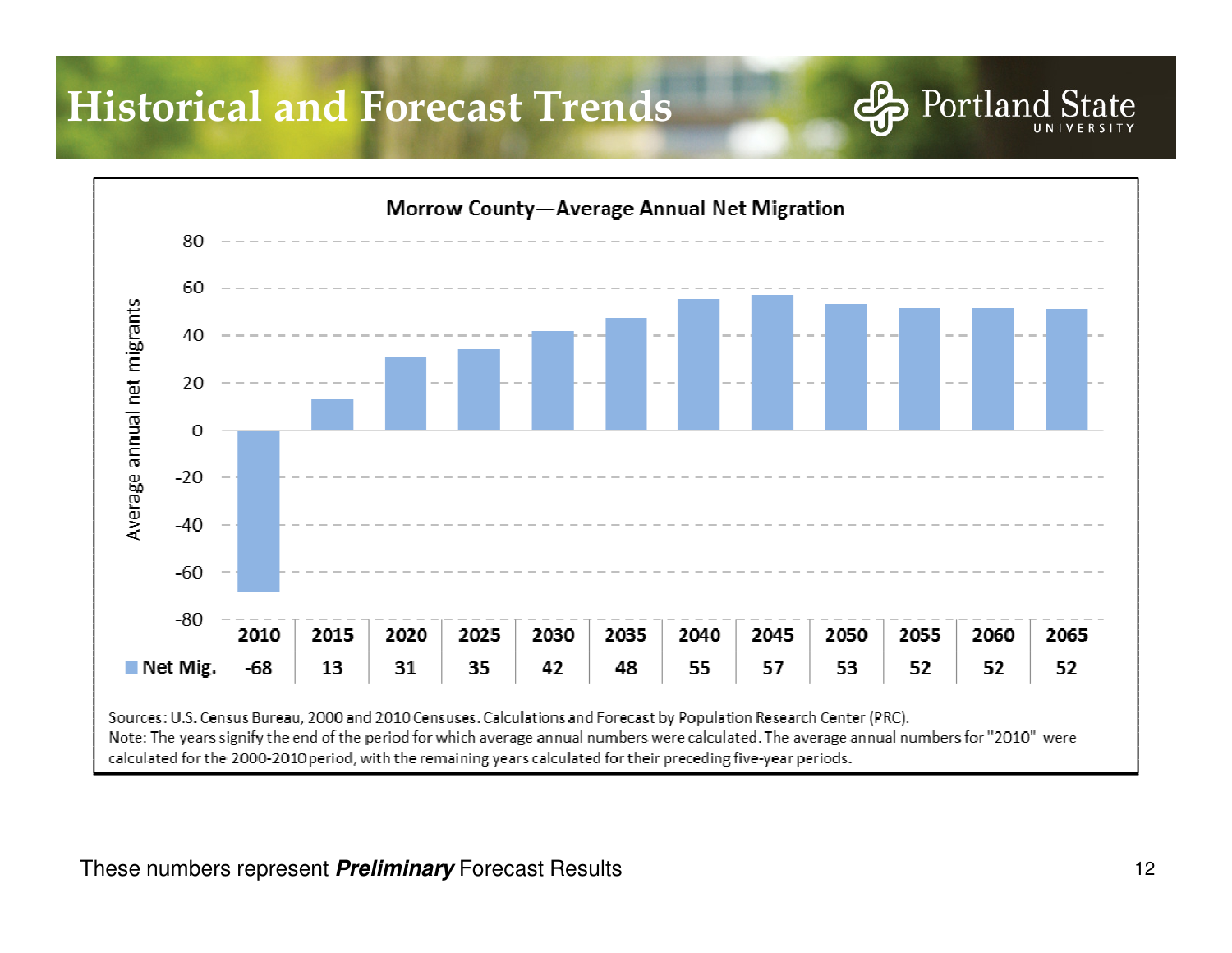

Source: Forecast by Population Research Center (PRC)

These numbers represent **Preliminary** Forecast Results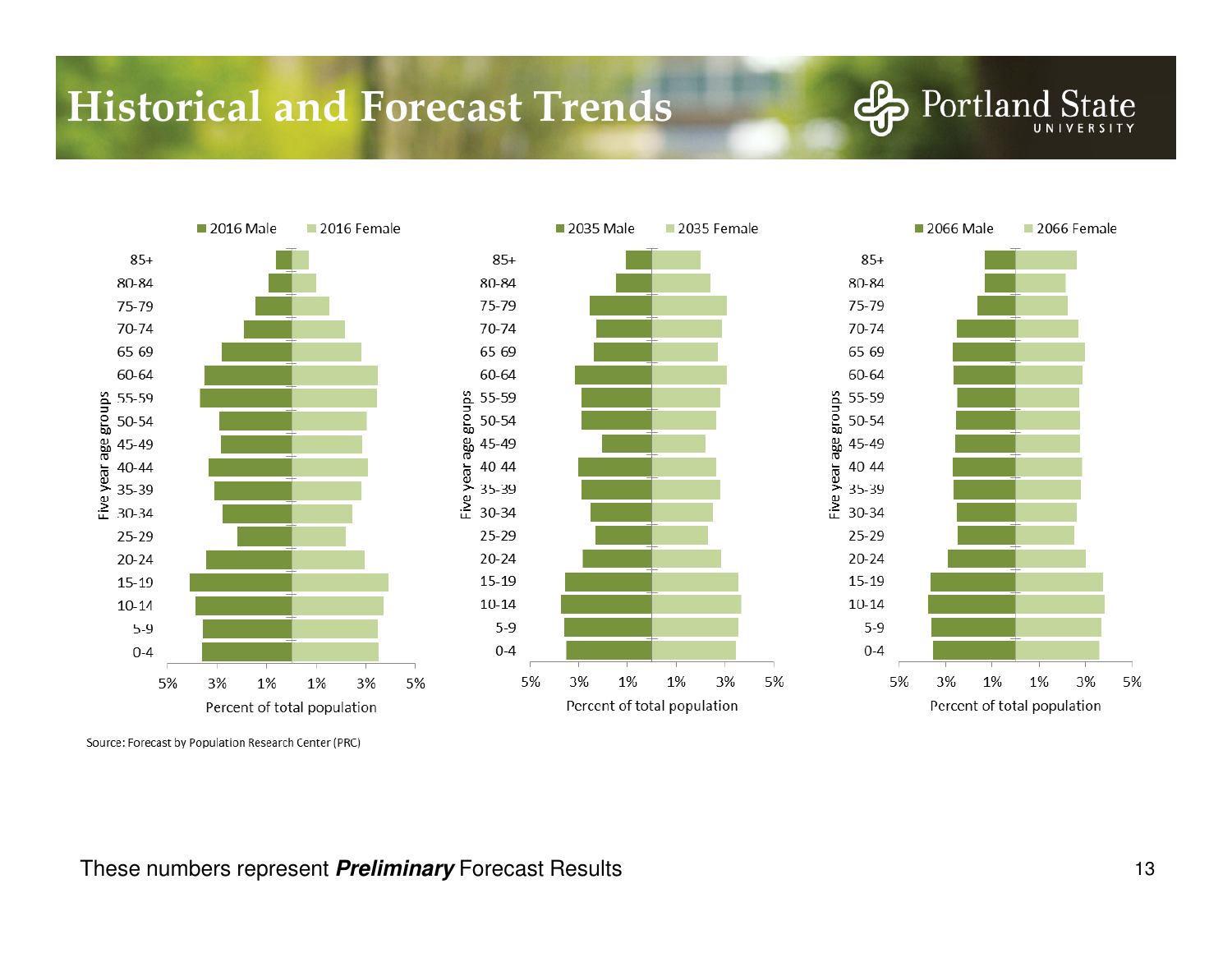

#### Assumptions for Sub-Area Forecasts

- 1. For UGBs experiencing population growth, we assume a higher growth rate in the near-term, with growth stabilizing over the remainder of the forecast period.
- 2. If planned housing units were reported in the surveys, then we account for them being constructed over the next 5-10 years.
- 3. For county sub-areas where population growth has been flat or declined, and there is no planned housing construction, we hold population fairly stable or temper growth rates.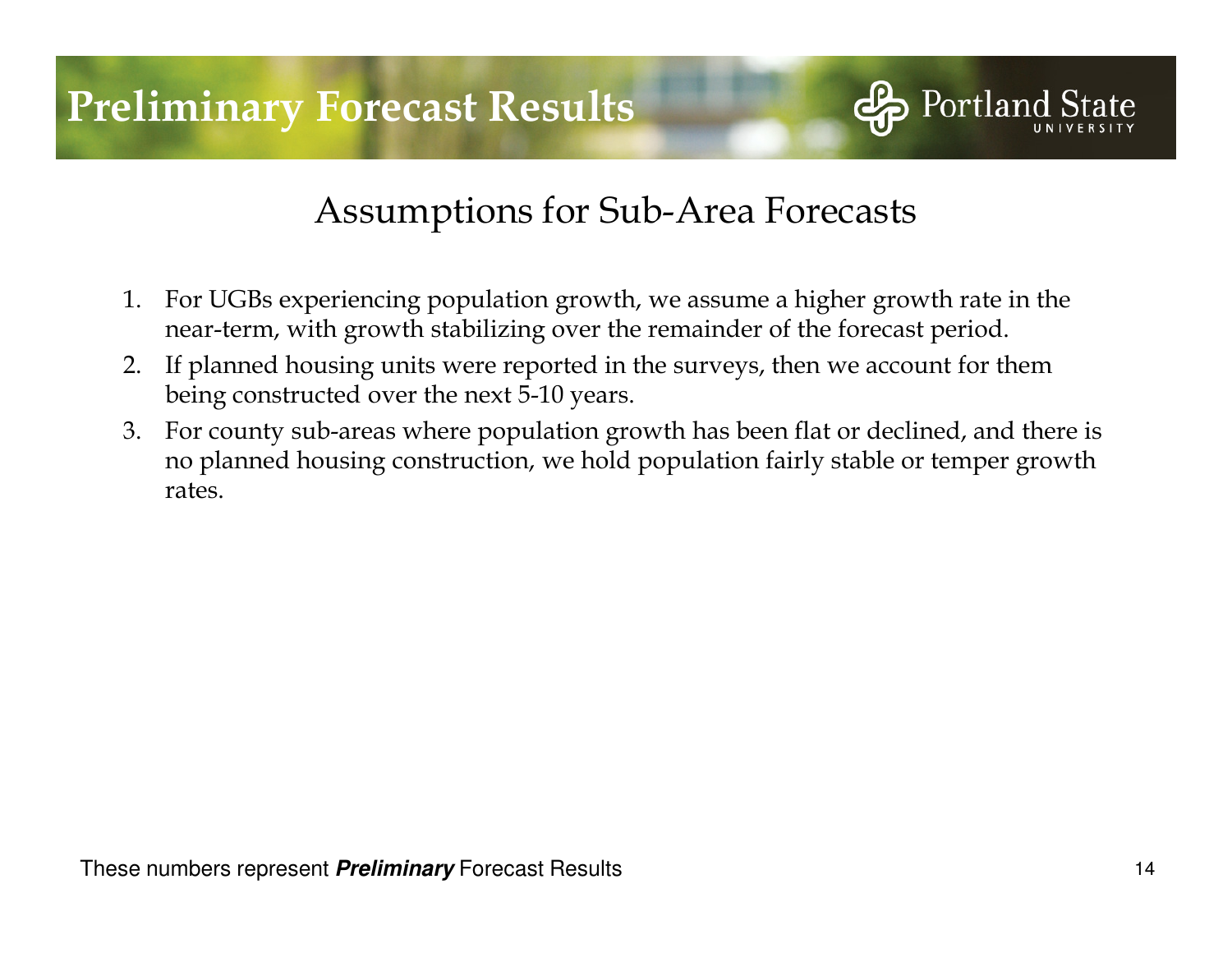### **Preliminary Forecast Results**

#### **County and Sub-Areas—Population and Average Annual Growth Rate (AAGR) (2016, 2035, and 2066)**

|                      |        |        |        | <b>AAGR</b> | <b>AAGR</b>     | Share of    | Share of    | Share of    |
|----------------------|--------|--------|--------|-------------|-----------------|-------------|-------------|-------------|
|                      | 2016   | 2035   | 2066   | (2015-2035) | $(2035 - 2065)$ | County 2016 | County 2035 | County 2066 |
| <b>Morrow County</b> | 11,787 | 13,682 | 16,682 | 0.8%        | 0.6%            | 100.0%      | 100.0%      | 100.0%      |
| Boardman             | 3,946  | 5,170  | 7,229  | 1.4%        | 1.1%            | 33.5%       | 37.8%       | 43.3%       |
| Heppner              | 1,310  | 1,328  | 1,482  | 0.1%        | 0.4%            | 11.1%       | 9.7%        | 8.9%        |
| lone                 | 338    | 345    | 351    | 0.1%        | 0.1%            | 2.9%        | 2.5%        | 2.1%        |
| Irrigon              | 2,233  | 2,693  | 3,236  | 1.0%        | 0.6%            | 18.9%       | 19.7%       | 19.4%       |
| Lexington            | 252    | 236    | 190    | $-0.4%$     | $-0.7%$         | 2.1%        | 1.7%        | 1.1%        |
| <b>Outside UGBs</b>  | 3,708  | 3,911  | 4,195  | 0.3%        | 0.2%            | 31.5%       | 28.6%       | 25.1%       |

*Source: Forecast by Population Research Center (PRC)*

*Note 1: For simplicity each UGB is referred to by its primary city's name.*

*Note 2: Larger UGBs are those with populations equal to or greater than 7,000 in forecast launch year.*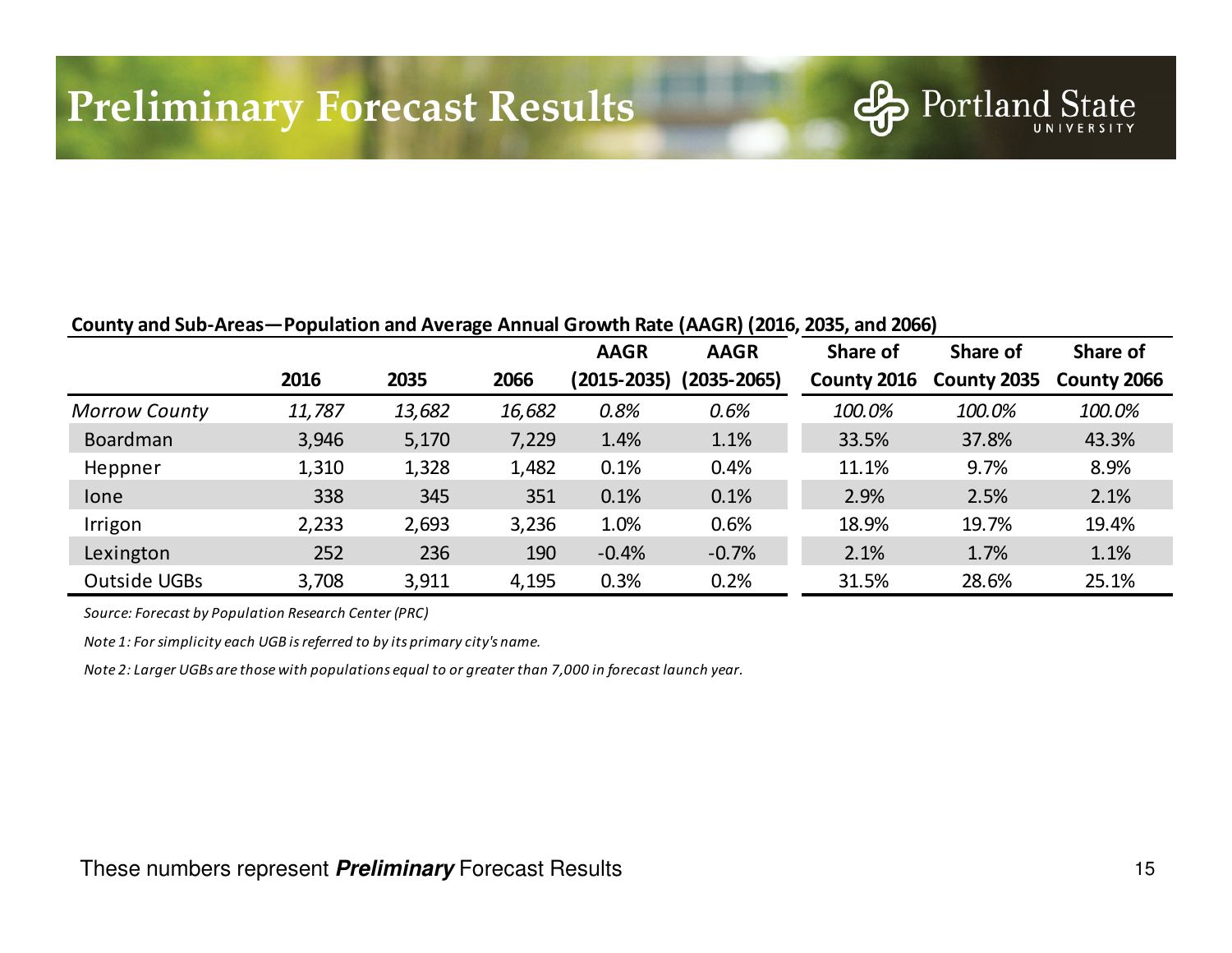#### **Historical and Forecast Populations for Morrow County and its Sub-Areas**

|                      |        | <b>Historical</b> |             |        |        | <b>Forecast</b> |                 |                 |
|----------------------|--------|-------------------|-------------|--------|--------|-----------------|-----------------|-----------------|
|                      |        |                   | <b>AAGR</b> |        |        |                 | <b>AAGR</b>     | <b>AAGR</b>     |
|                      | 2000   | 2010              | (2000-2010) | 2016   | 2035   | 2066            | $(2016 - 2035)$ | $(2035 - 2066)$ |
| <b>Morrow County</b> | 10,995 | 11,173            | 0.2%        | 11,787 | 13,682 | 16,682          | 0.8%            | 0.6%            |
| Boardman UGB         | 3,221  | 3,555             | 1.0%        | 3,946  | 5,170  | 7,229           | 1.4%            | 1.1%            |
| Heppner UGB          | 1,454  | 1,343             | $-0.8%$     | 1,310  | 1,328  | 1,482           | 0.1%            | 0.4%            |
| Ione UGB             | 333    | 335               | 0.1%        | 338    | 345    | 351             | 0.1%            | 0.1%            |
| <b>Irrigon UGB</b>   | 1,975  | 2,067             | 0.5%        | 2,233  | 2,693  | 3,236           | 1.0%            | 0.6%            |
| Lexington UGB        | 269    | 243               | $-1.0%$     | 252    | 236    | 190             | $-0.4%$         | $-0.7%$         |
| <b>Outside UGBs</b>  | 3,743  | 3,630             | $-0.3%$     | 3,708  | 3,911  | 4,195           | 0.3%            | 0.2%            |

*Sources: U.S. Census Bureau, 2000 and 2010 Censuses; Forecast by Population Research Center (PRC).*